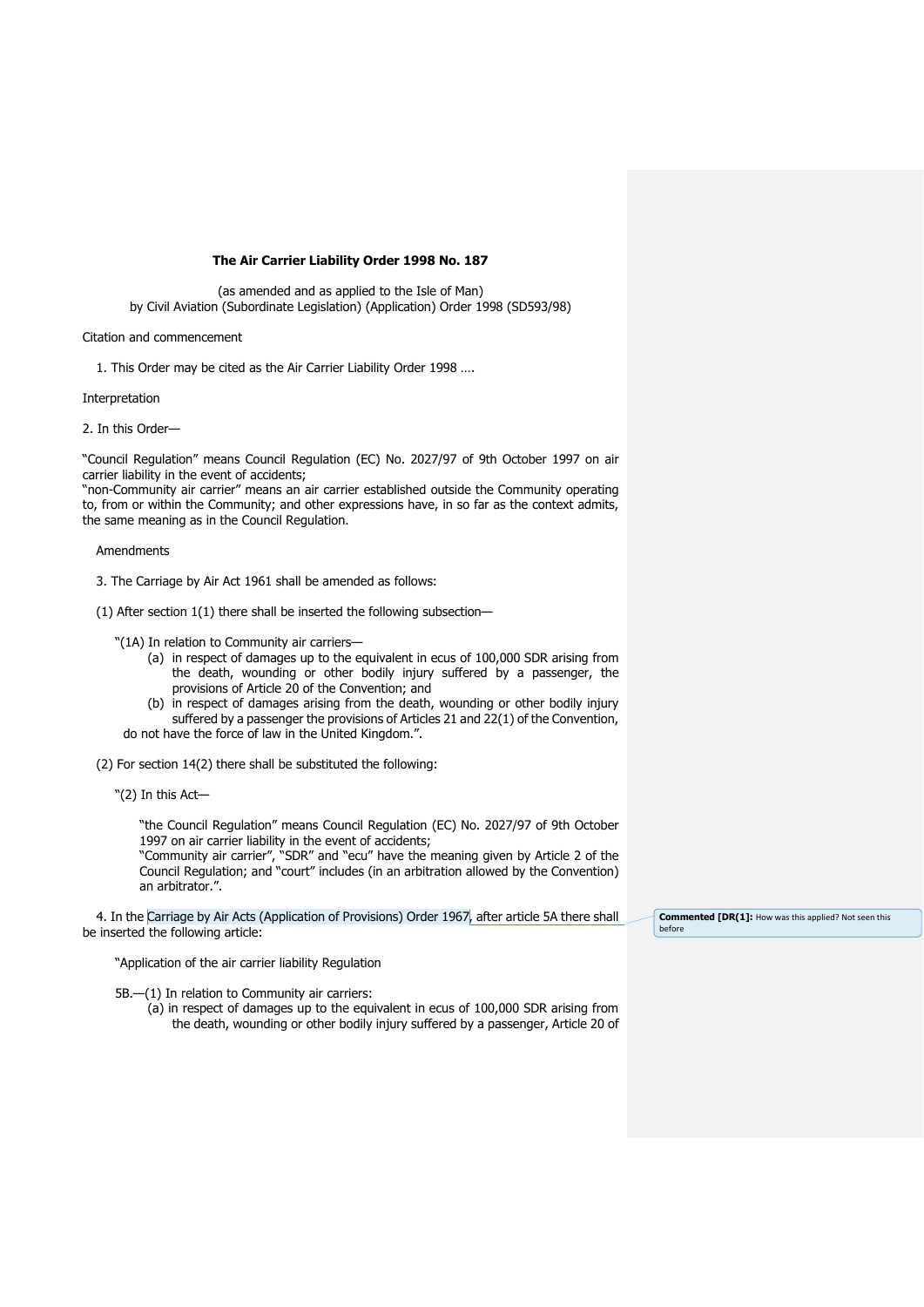Part III of Schedule 1 and Article 20(1) of Part B of Schedules 2 and 3 to this Order;

- (b) in respect of damages arising from the death, wounding or other bodily injury suffered by a passenger Article 21 of Part III of Schedule 1 and of Part B of Schedules 2 and 3 to this Order; and
- (c) in respect of damages arising from the death, wounding or other bodily injury suffered by a passenger Article 22(1) of Part III of Schedule 1 and of Part B of Schedules 2 and 3 to this Order, do not have the force of law in the United Kingdom.".

### 5. Omitted

#### **Offences**

6.—(1) A Community air carrier which fails to include the provisions contained in Articles 3 and 5 of the Council Regulation in its conditions of carriage in accordance with Article 6.1 of that Regulation shall be guilty of an offence.

- (2) A Community air carrier which fails to ensure that:
	- (a) the information required to be made available on request to passengers by paragraph 2 of Article 6 of the Council Regulations is so made available; or
	- (b) its ticket document or an equivalent contains the summary of the requirements contained in Articles 3 and 5 of the Council Regulation as required by paragraph 2 of Article 6 of that Regulation,

shall be guilty of an offence unless it proves that the failure to do so occurred without its consent or connivance and that it exercised all due diligence to prevent the failure.

(3) A non-Community carrier which does not apply the provisions in Articles 3 and 5 of the Council Regulation and which fails to ensure that the information or the form required to be provided to passengers by paragraph 3 of Article 6 of the Council Regulation is so provided shall be guilty of an offence unless it proves that the failure to do so occurred without its consent or connivance and that it exercised all due diligence to prevent the failure.

7.—(1) A person guilty of an offence under this Order shall be liable—

- (a) on summary conviction, to a fine not exceeding **£5,000**, and
- (b) on conviction on indictment, to a fine.

(2) Where an offence under these Regulations has been committed by a body corporate and is proved to have been committed with the consent or connivance of or to be attributable to any neglect on the part of any director, manager, secretary or other similar officer of the body corporate or any such person who was purporting to act in such capacity, he, as well as the body corporate, shall be guilty of that offence and be liable to be proceeded against and punished accordingly.

(3) Where the affairs of a body corporate are managed by its members, paragraph (2) above shall apply in relation to the acts and defaults of a member in connection with his functions of management as if he were a director of the body corporate.